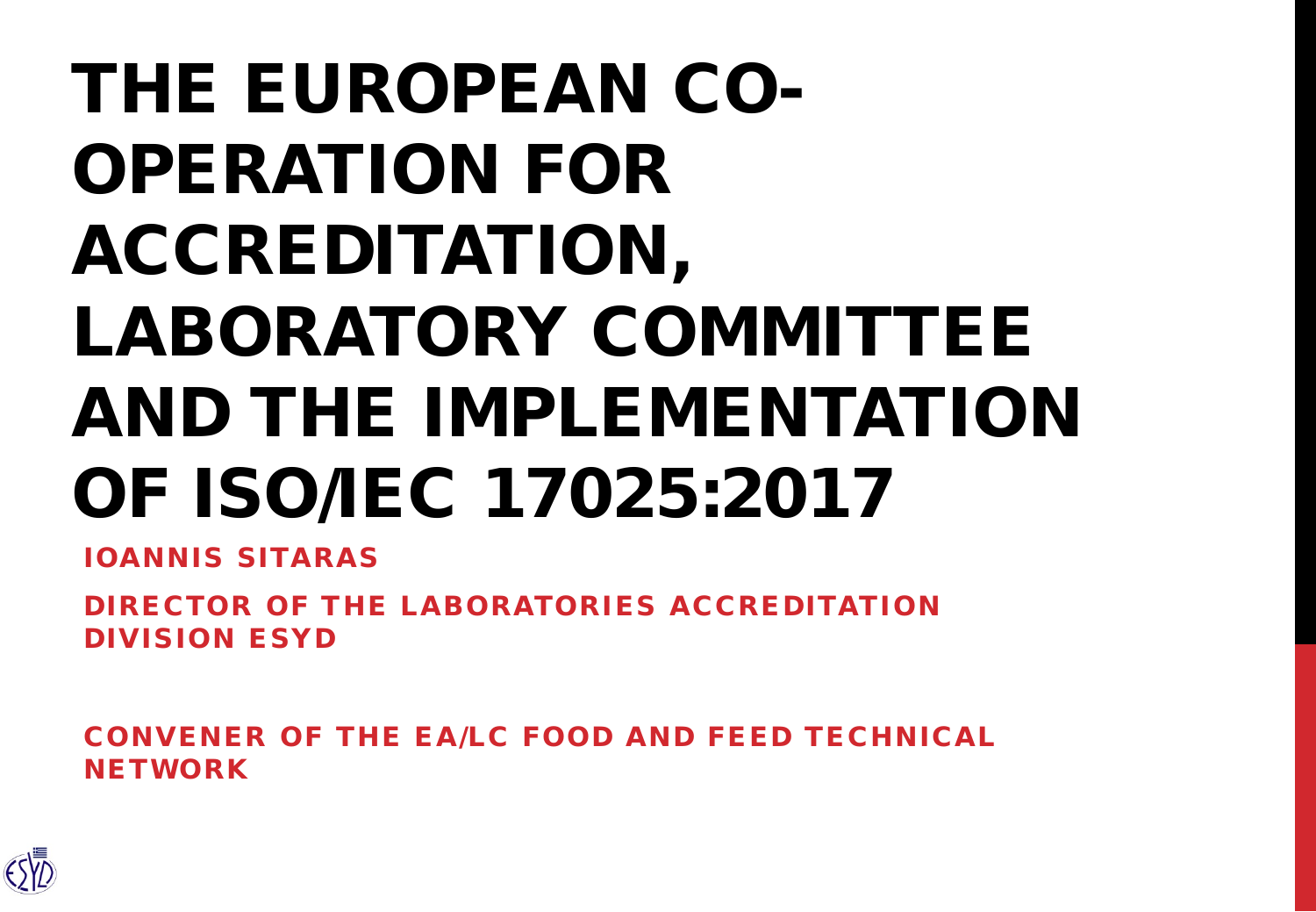# THE EA LABORATORY **COMMITEE**

**One of the principal aims of the European Co-operation for Accreditation (EA) consists of defining, harmonizing and building consistency in accreditation as a service in Europe by ensuring common interpretation of the standards used by its members notably ISO/IEC 17025.** 

**EA/LC is the forum for discussion of all questions related to the assessment and accreditation of laboratories.** 

**Some of EA/LC's responsibilities are:** 

- **to harmonize the implementation of the standard ISO/IEC 17011 with a view to the assessment and accreditation of laboratories, proficiency testing providers and reference material producers against the relevant standards and to elaborate guidance documents where necessary;**
- **to follow up development of new accreditation or conformity assessment activities in the field of laboratories, PT providers and RM producers;**
- **to discuss and where appropriate to develop a European view on issues to be discussed in ILAC or other international organizations and to establish and maintain liaisons with ILAC and the other regional cooperations by appointintg a dedicated liaison person;**

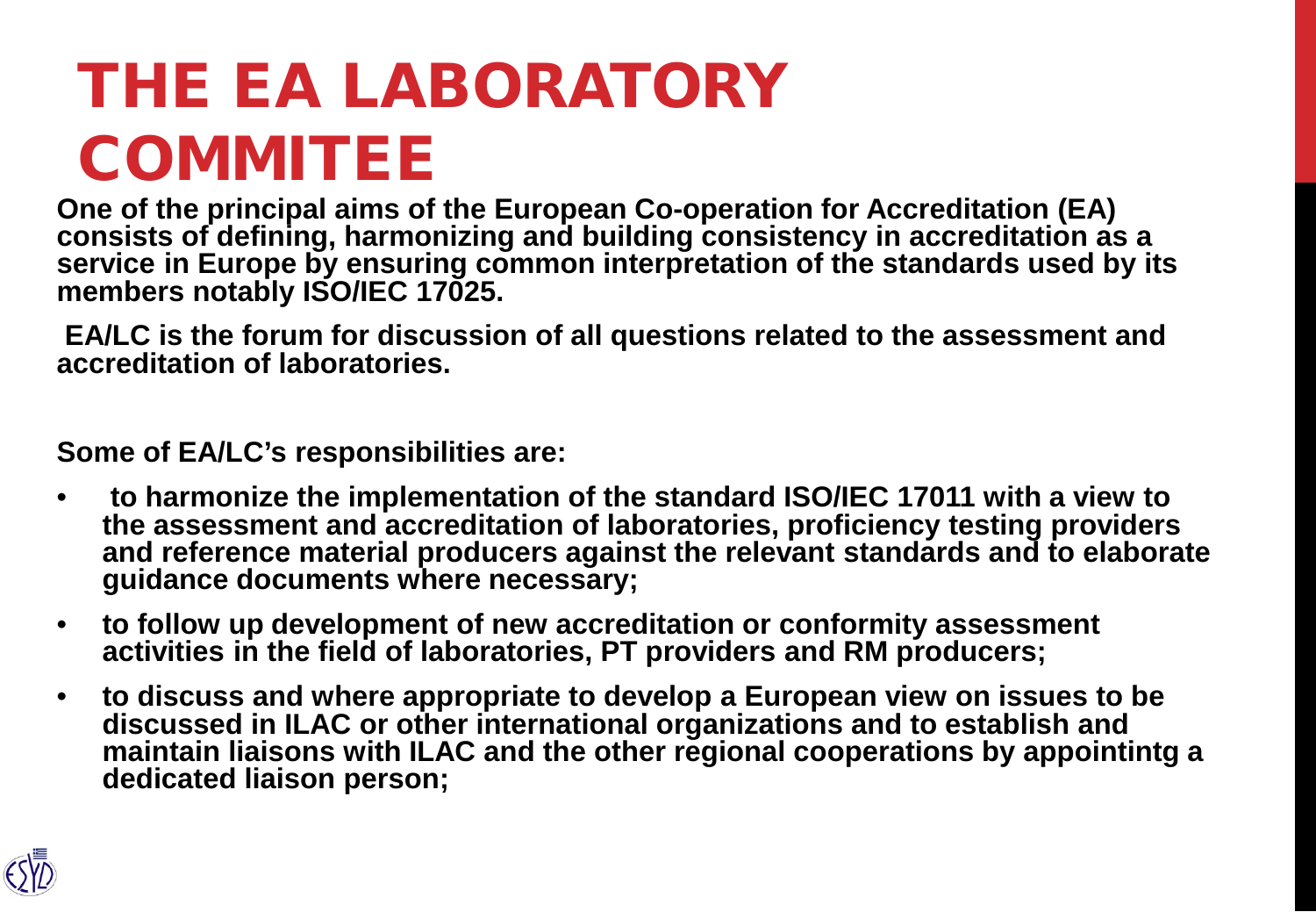# THE EA LABORATORY COMMITTEE (2)

- **to support EA ABs in the management of transitions (standards, ILAC mandatory documents); h) to cooperate with relevant working parties of the European Commission and related European organizations, especially as far as the implementation of the standards defining technical competence of laboratories, proficiency testing providers and reference material producers is concerned, in particular the recognised stakeholders**
- **to cooperate with the other EA committees and advise the General Assembly, the Executive Committee and the other committees in all matters related to laboratory, PTP and RMP accreditation**
- **to develop the LC knowledge database by: - maintaining the LC-owned publications; - setting up, maintaining and making available a list of Frequently Asked Questions and LC-approved responses**

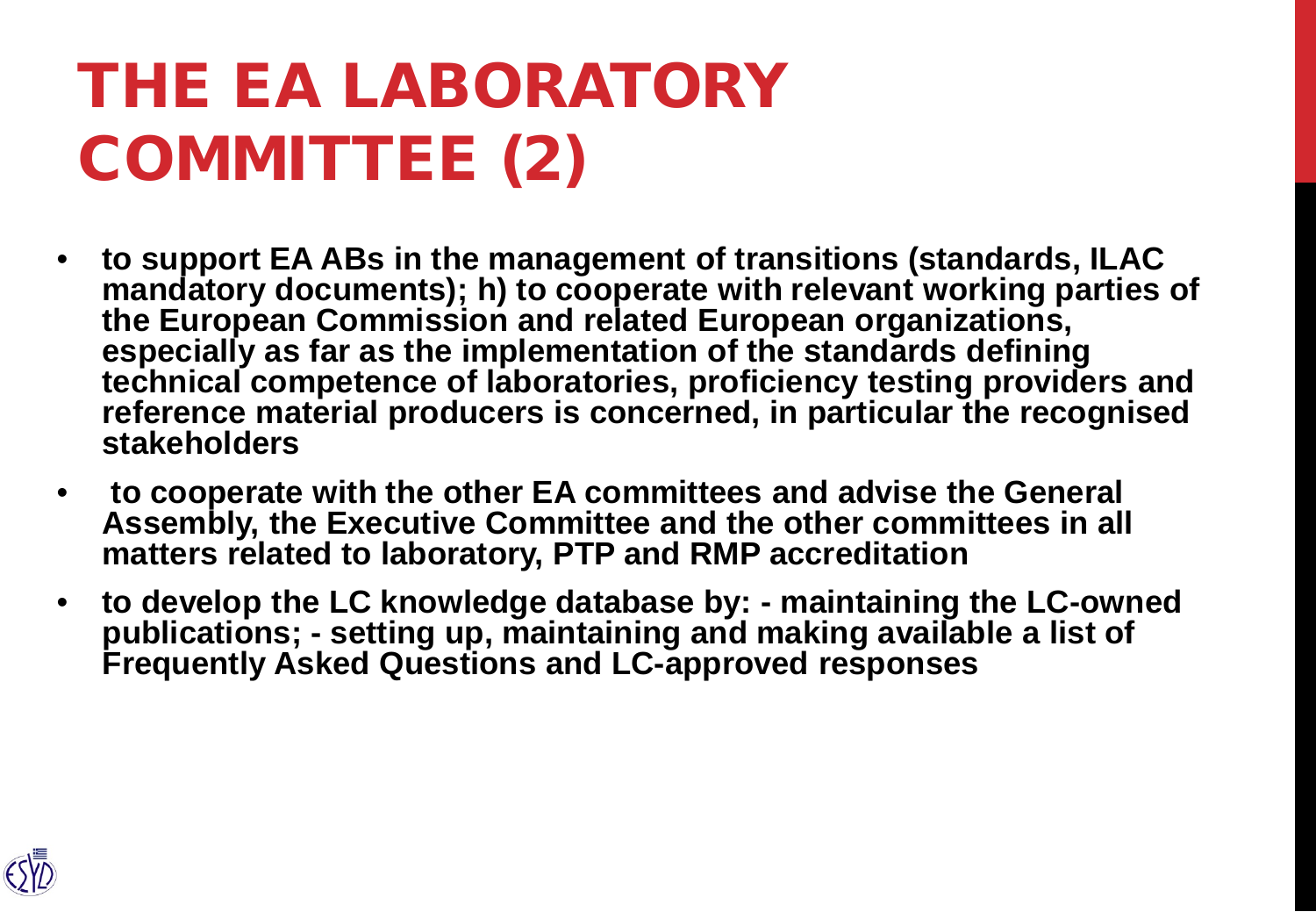# EA/LC TECHNICAL NETWORKS

**Convenors of TN are members of the LC Management Group.** 

**Members of Technical Networks are staff members of EA members involved in accreditation of the specific laboratory sector** 

**Roles of Technical Networks**

- **Information sharing - Identify sector related documents that are useful for the assessors**  and describe where to find them (to the given format / structure, to be defined)
- **Collect, compile, structure and make the information collected available in EA provided with the rules on how to use it**
- **Benchmarking, accreditation and harmonisation issues - Identify and collect questions arising from the assessments performed by the EA AB members and report to the LC**
- **Identify critical issues that should be address in the accreditation process**
- **Define key issues to be harmonized for the technical assessment of the sector - Suggest and manage workshops and training activities within the LC and EA**
- **Information on availability of technical assessors**
- **Flexible scopes - Create examples of flexible scopes for the network field(s) of interest.**

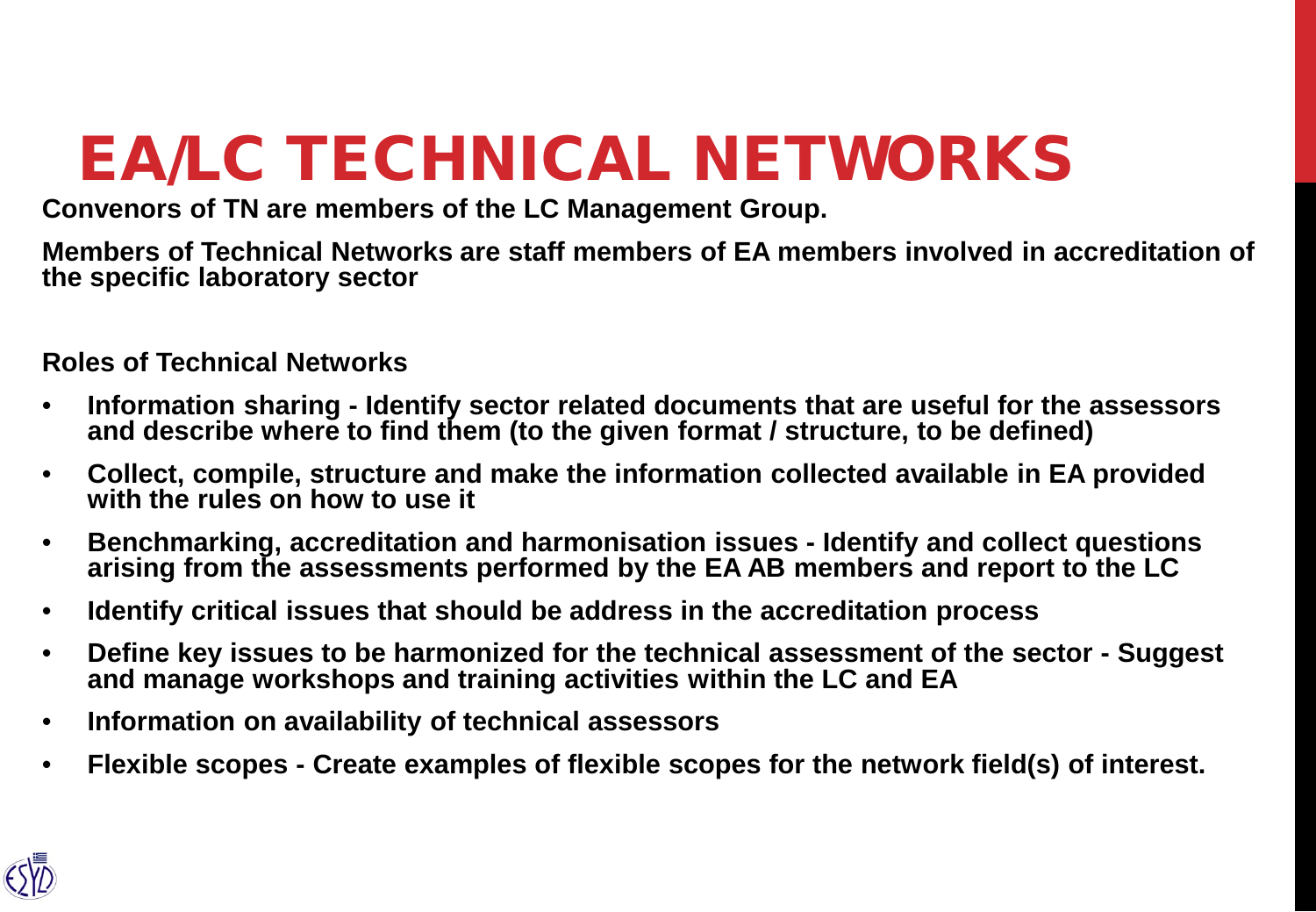### EA/LC TECHNICAL NETWORKS (2)

**The TN constitutes the LC forum for information / experience sharing, discussing and reviewing practices with a view to consolidate opinions and suggest an approach to issues / questions raised.**

**Any proposed "best practice" or solution to a problem will have to be endorsed by the LC before wider dissemination. The networks report directly through their convenors to the Laboratory Committee.**

**The networks communicate mainly through electronic means, and on an ongoing basis through a "chat" forum or similar facility**

**EPPO issues are handled within Technical Network for Food and Feed**

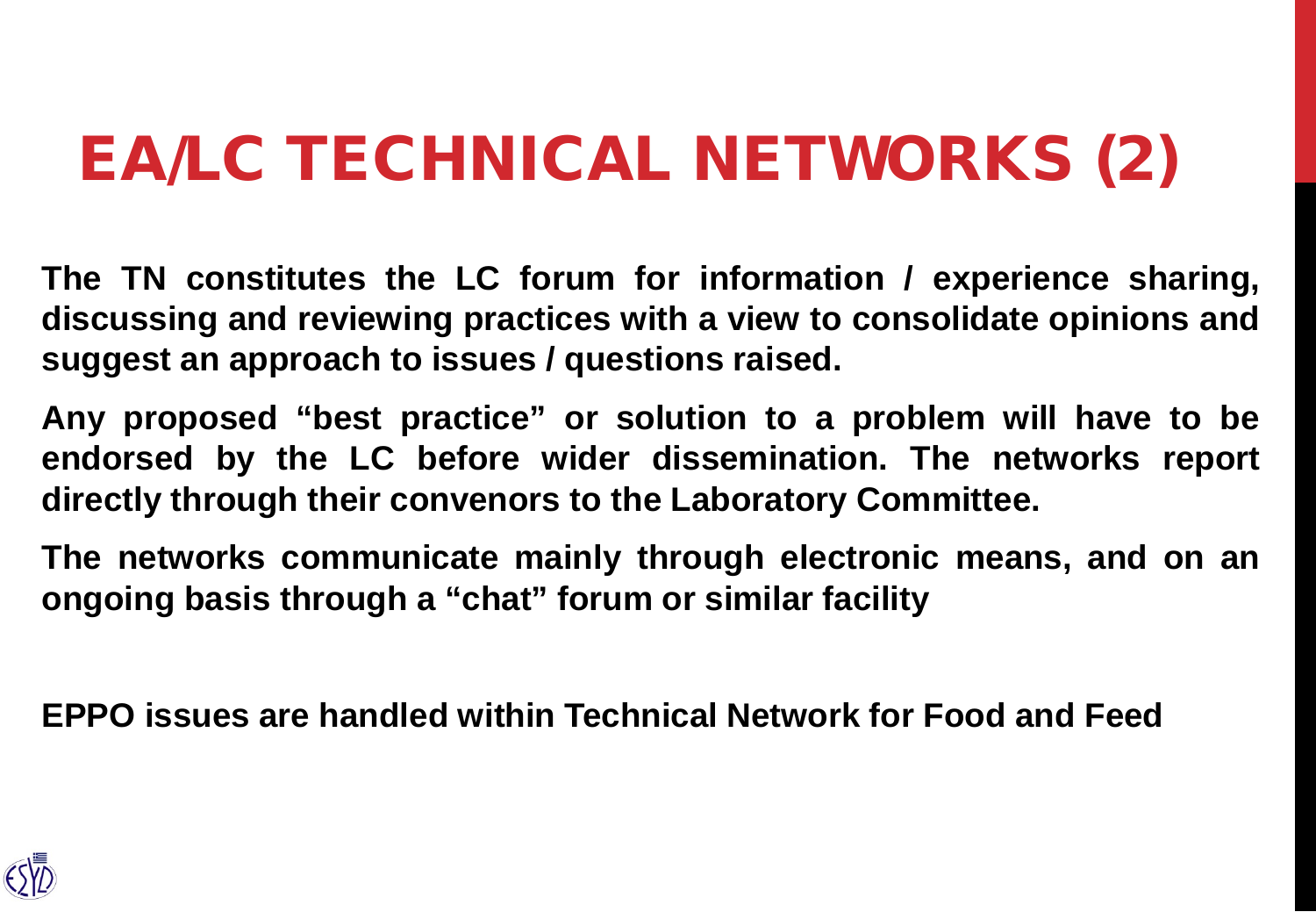#### EA AND EPPO

**Cooperation between EA and EPPO started in September 2007 on the question of accreditation of plant pest diagnostic laboratories. EA experts participated in EPPO meetings (Workshop on Quality Assurance in December 2007, the Panel on Technical requirements of diagnostic laboratories, in January 2007 and July 2008, Workshop on Flexible Scope 2017) and helped develop and subsequently revise the Standards on accreditation of plant pest diagnostic laboratories. EPPO experts have since attended EA Laboratory Committee meetings.** 

**EA and EPPO have already signed a recognized Stakeholder agreement on 3rd of February 2011 in the framework of these agreement the two organization will continue the collaboration** 

**It should be also mentioned that the Regulation EU 2017/625 stipulates that official control laboratories in the area of protection and protective measures against pests of plants have to be accredited until 29th of April 2022.**

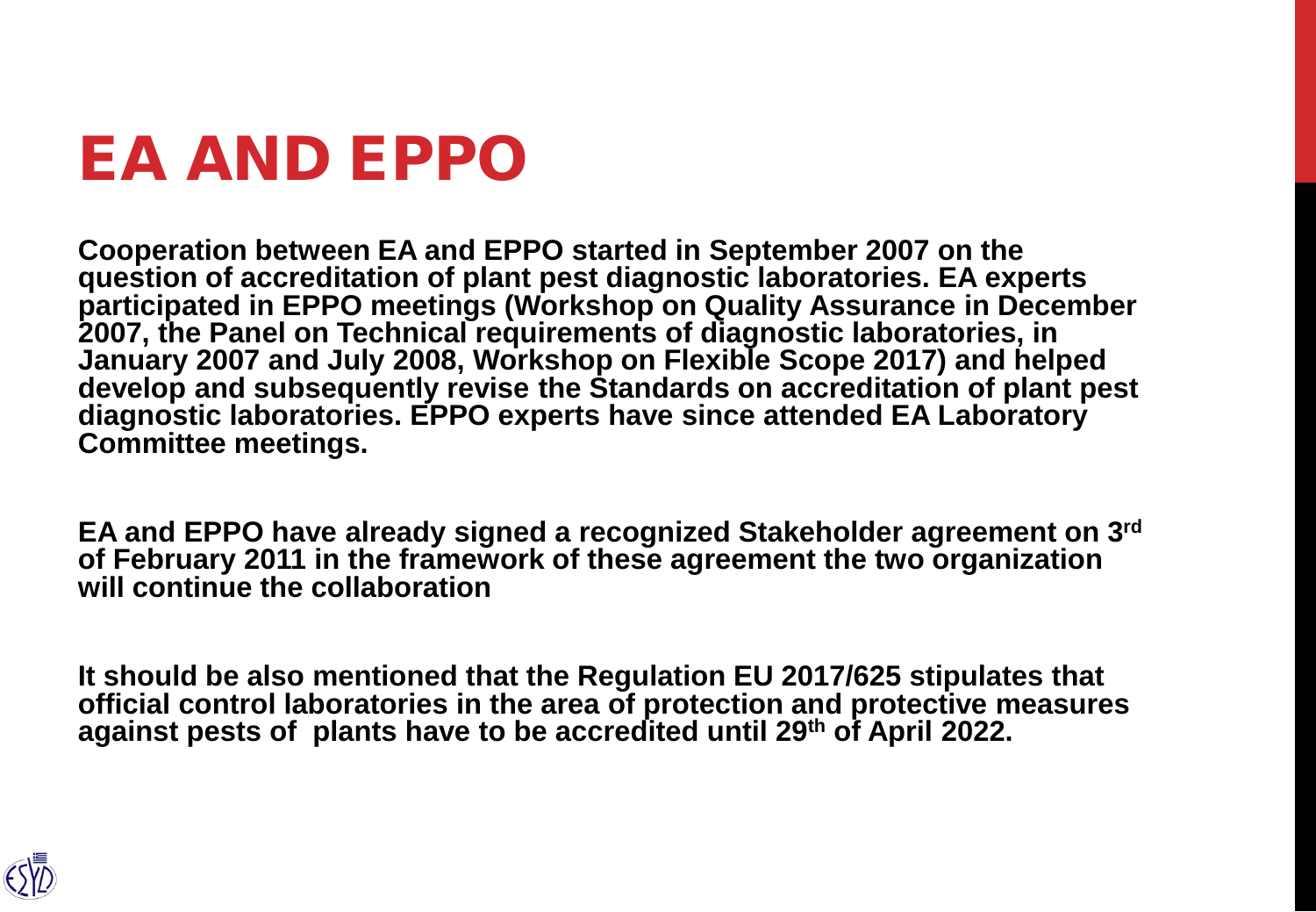# EA AND EPPO (2)

**Emphasis will be given on the collaboration** 

- *EA and EPPO will continue to collaborate in order to promote and harmonize implementation of the revised ISO/IEC 17025 in plant pest diagnostic laboratories. Collaboration can include further development of guidelines by EPPO for the interpretation of criteria of ISO/IEC 17025 in the field of plant pest diagnostic laboratories.*
- *EA will continue to recommend that assessors from Accreditation Bodies take note of EPPO documents when evaluating plant pest diagnostic laboratories, EPPO being a reputable technical organization working for the development of tests to be used in plant pest diagnostics*
- *EA will recommend that the EPPO expertise network will be used by accreditation bodies to achieve their missions*

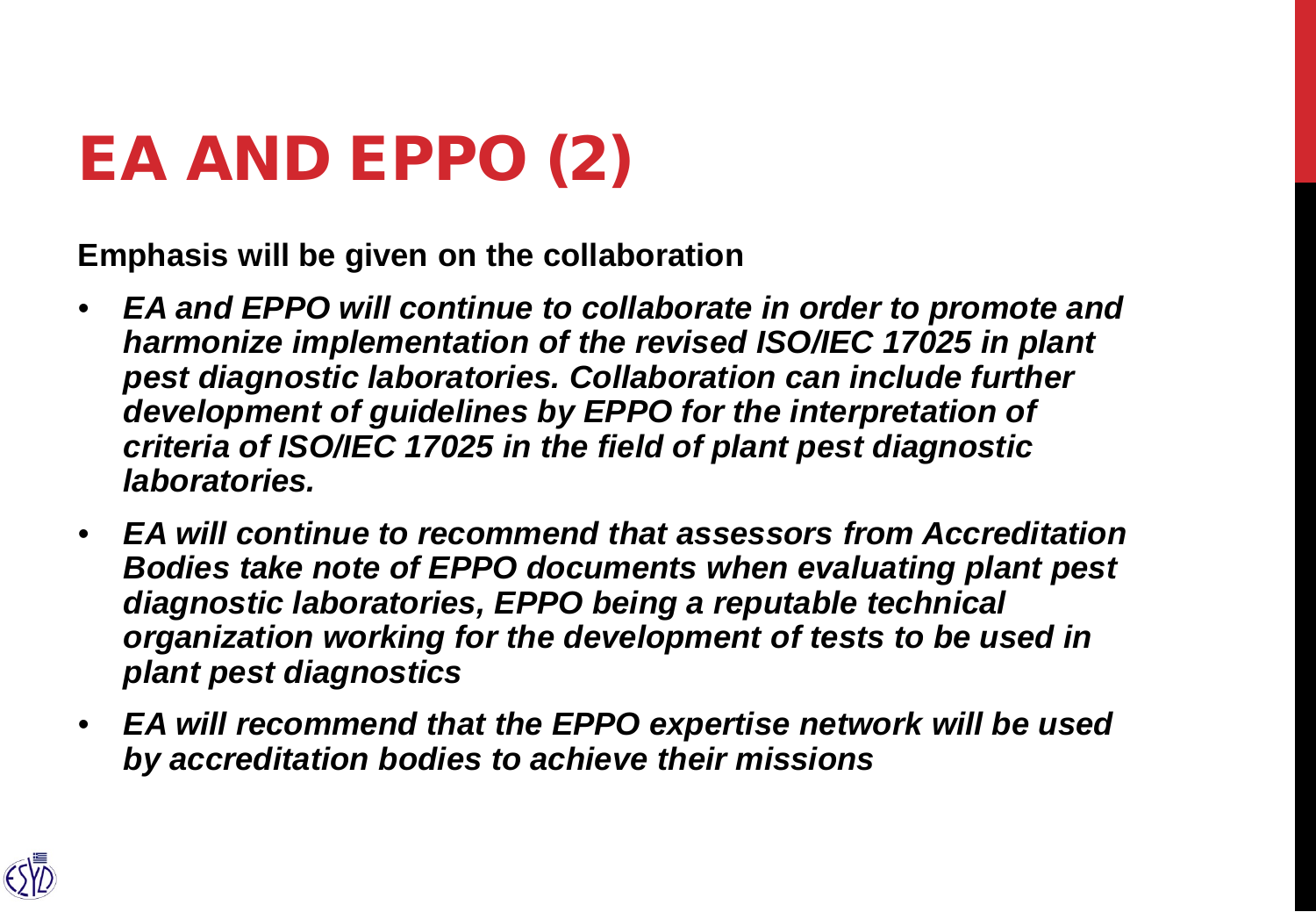#### ISO/IEC 17025:2017- WHAT IS EA/LC DOING ABOUT THIS

**Trainings for trainers have been organized immediately after the publication of the new standards with lectures that have been participating in the revision process to focus on the main changes and identify possible issues , for example**

- Risks and opportunities
- Sampling (uncertainty and standalone sampling)
- Decision Rule
- Changes in traceability policies
- LIS
- Option B

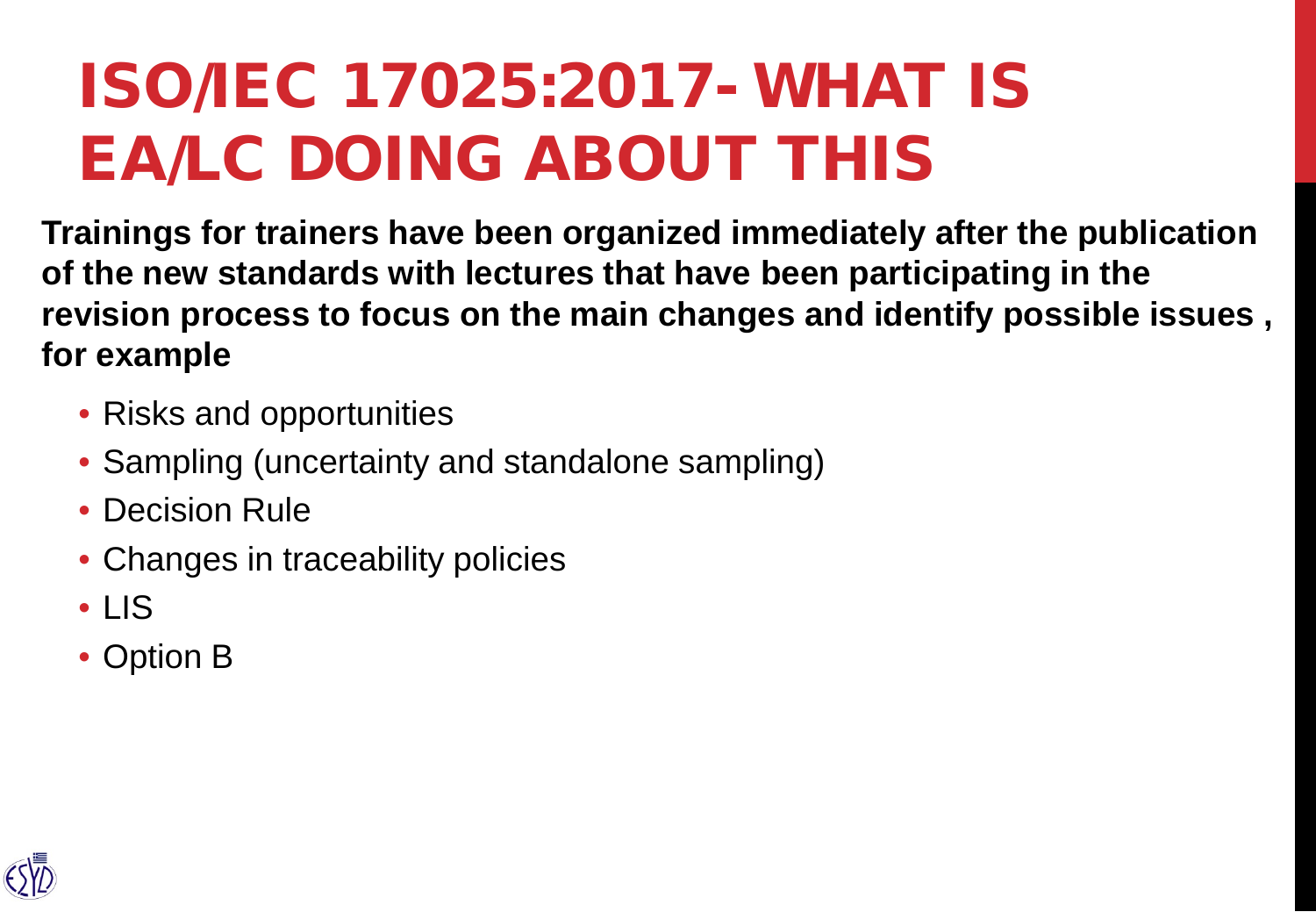# ISO/IEC 17025:2017- WHAT IS EA/LC DOING ABOUT THIS (2)

**Surveys, organization of FAQs regarding problems and gray areas and harmonization issues**

**Review of all relative EA guidances to see if revision was necessary** 

**Co-operation with stakeholders** 

**Organization of workshops to discuss the problems and need of harmonization while the transition process is on the run**

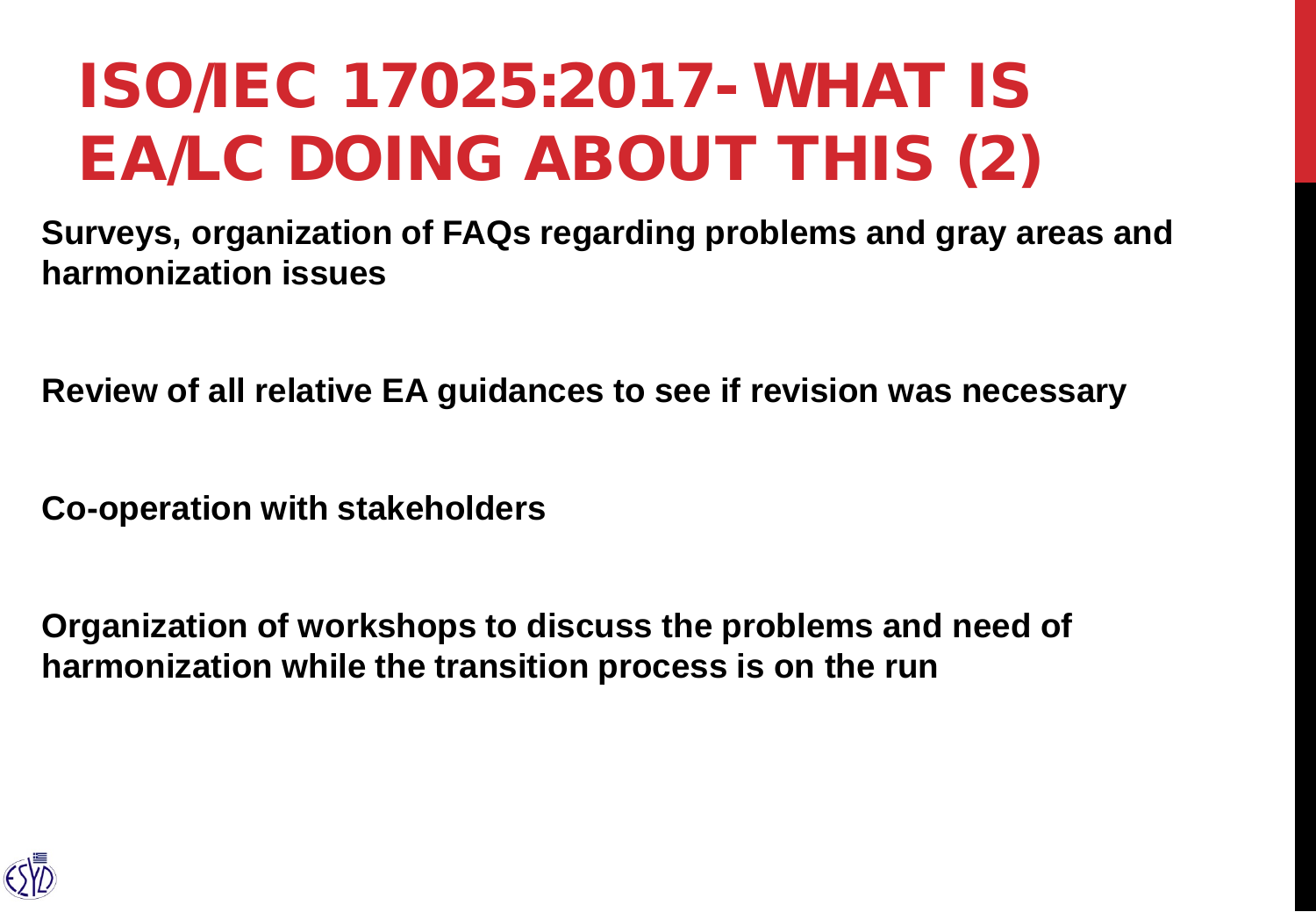# ISO/IEC 17025:2017- WHAT IS EA/LC DOING ABOUT THIS (4)

**Some issues that needs to be further discussed and harmonized**

- **Option B and assessment of the labs management system**
- **Statements of compliance and decision rules**
- **Contribution of uncertainty of sampling and implications regarding statement of compliance**
- **Separate roles and contribution of the available means to quality control of data system (use of RMs, external quality control etc)**
- **Decision Rule and contract review**